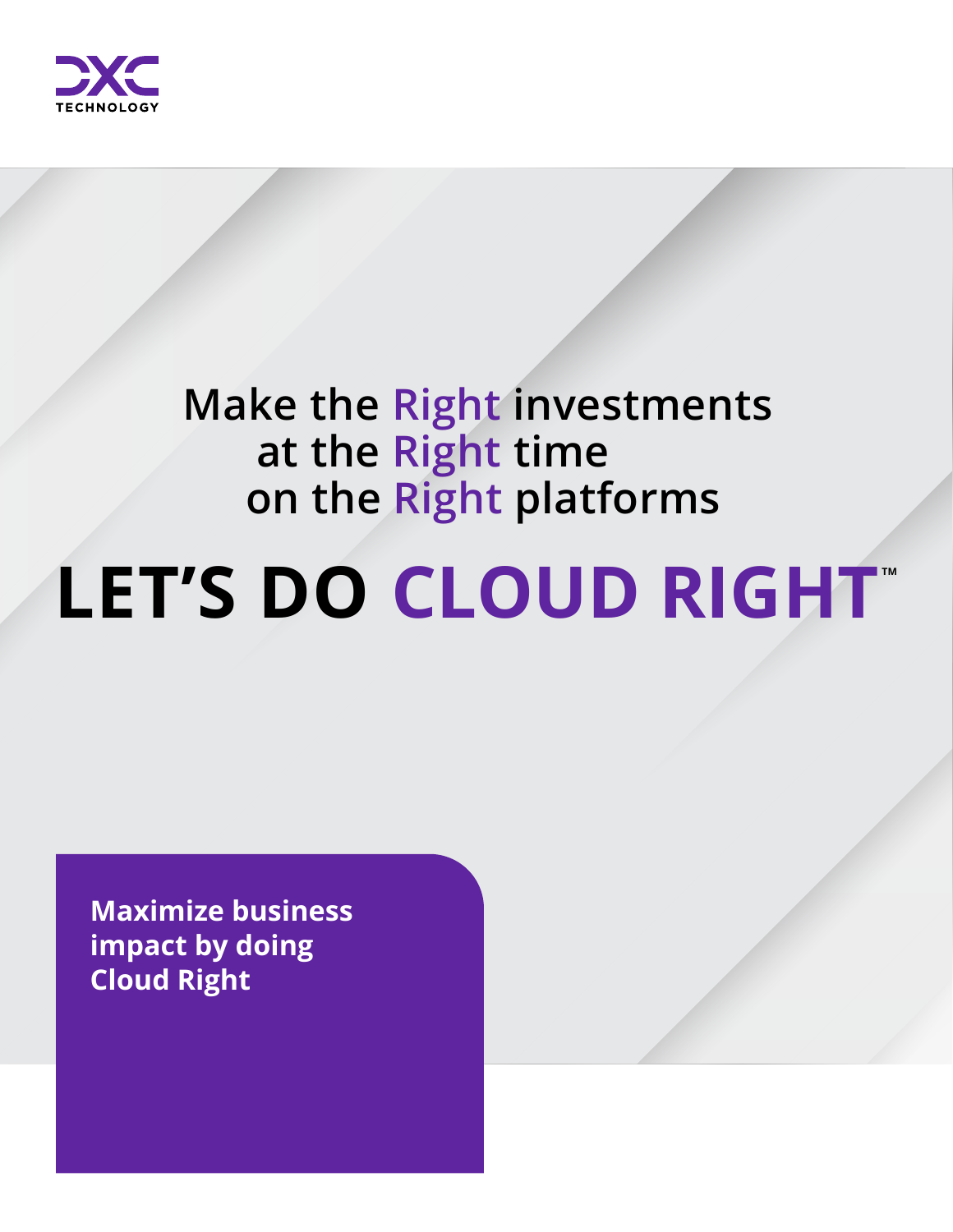Executives are rethinking their businesses and the technologies that underpin them. Cloud is changing the way they accomplish existing and emerging business objectives. Dramatic shifts in the competitive landscape require organizations to quickly adapt, measurably improve customer experience, and reduce operational costs and complexity, while meeting growing security and compliance challenges.

New approaches to IT applications and infrastructure, centered around cloud computing, can unlock high performance. Success requires a Cloud Right™ approach — working across all environments and thoughtfully modernizing, optimizing and integrating clouds and on-premises IT with applications, security and analytics. This requires new skills and capabilities across hybrid environments, enhancing IT operating models and, most importantly, making the right technology investments at the right time and on the right platforms.

## Achieving 3x value with Cloud Right

Many organizations have failed to realize the full value of modernization, migrating with a cloud-only, lift-and-shift approach and ignoring the need to modernize applications and fully integrate with existing IT.

Using real data garnered from DXC's modernization factory services, we analyzed more than 500 DXC enterprise customers from a mix of industries and regions. We compared lift-and-shift migrations against migrations that modernized existing infrastructure and strategically incorporated cloud — this is a Cloud Right approach.

Some companies that lifted and shifted applications onto a new cloud platform with little modernization achieved little to no benefit. On average, these companies experienced a 12 percent improvement in the total cost of ownership (TCO). However, when DXC modernized existing systems with cloud or hybrid IT, customers on average achieved 34 percent improvement in TCO — DXC's Cloud Right approach resulted in nearly triple the impact.

Further, the analysis showed that Cloud Right has a major impact on supporting sustainability goals, reducing CO<sub>2</sub> emissions by 37 percent compared to onpremises estates.

#### **Doing Cloud Right provides new agility in 12 weeks**

Specialty chemicals manufacturer Croda International worked with DXC to develop a lowrisk, phased strategy for upgrading to SAP S/4HANA and moving to a best-fit public cloud environment. The migration took just 12 weeks, creating a more agile environment and improving business performance. Costs were reduced and application response times cut by nearly 40 percent, resulting in an enhanced user experience.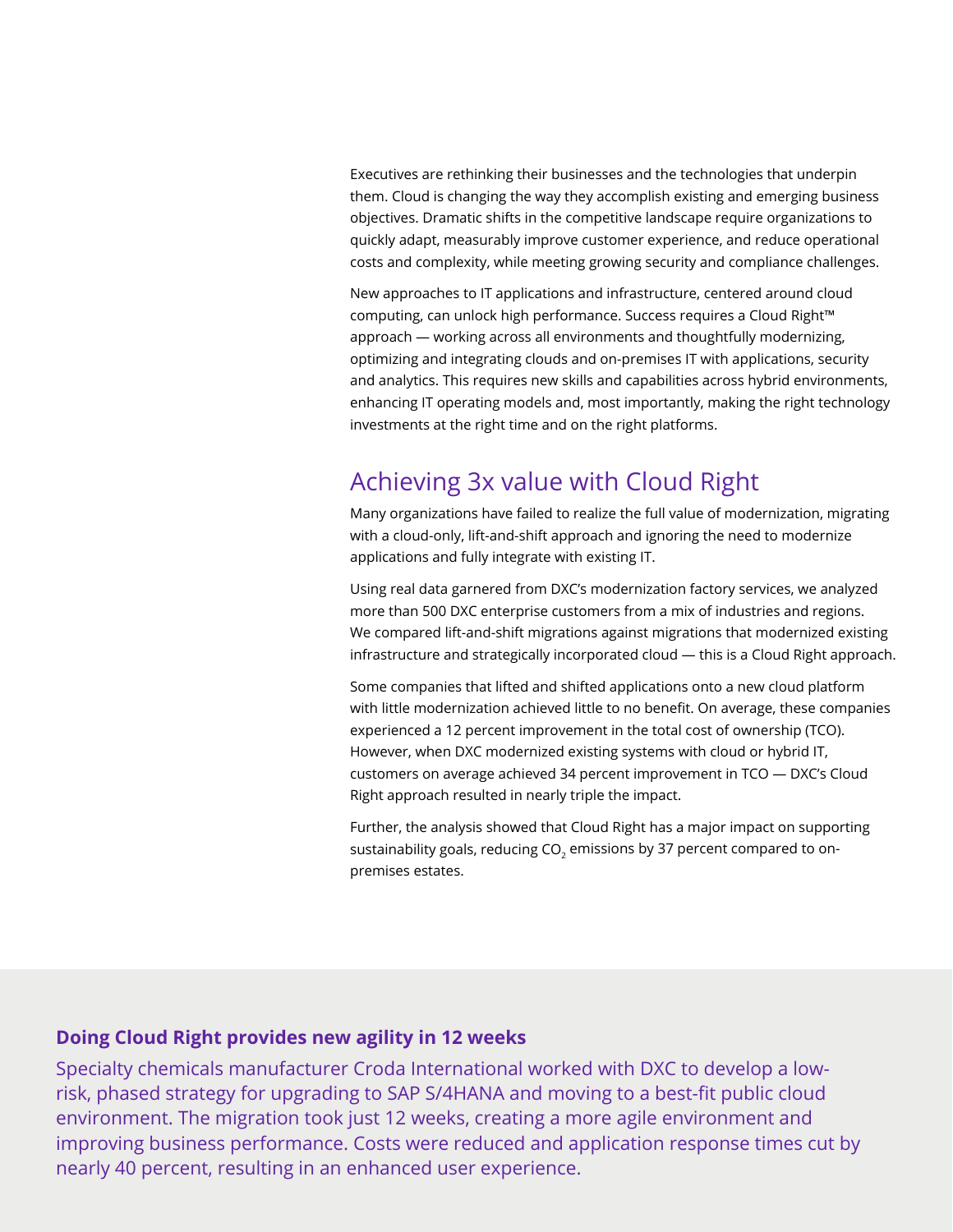#### **Cloud Right sweetens employee experience**

Japanese confectioner Lotte collaborated with DXC to optimize public cloud and on-premises resources. The agility and ondemand capacity of cloud was the right approach to support 1,000 employees and 2,500 virtual desktops during the COVID-19 pandemic. The candy maker was able to enhance user support and further its business initiatives with more agile, reliable IT operations, scale resources as needed, and meet employees' needs during the rise in teleworking.

# The right approach for you

Organizations' struggles with a cloud-first or cloud-only approach are often rooted in poor strategy or execution, not due to technical performance. Cloud is a tool, not a destination: If you apply the wrong set of tools to a task, poor outcomes are inevitable. For example, if you put a CapEX service on an OpEx platform, the economics often do not add up.

A Cloud Right approach carefully assesses the strategic, operational, financial and technical realities of the entire IT estate and provides an integrated vision for the future enterprise. This lays the technology foundation for success, enabling a secure, technically appropriate and cost-effective hybrid platform for solving immediate and long-term business problems.

Cloud Right puts sustainable business results first, ahead of shiny technology implementations, and reduces emerging complexity that could increase costs and undermine the agility needed in today's dynamic business landscape.

# The right partner for you

Teaming up with the right partner is key. Choosing the partner with the right experience, skills and expertise can help you shorten the learning curve and avoid costly mistakes, which could mean the difference between achieving returns on your technology investment and accumulating more technology debt.

The right partner will have a proven track record of running and transforming the full array of technologies, and that partner will focus on your business outcomes rather than on technical minutiae. Selecting the correct partner for you can help you deliver a high-quality, reliable experience to customers, employees and other stakeholders by leveraging hybrid resources that fuse cloud and existing IT infrastructure. This is the key to ensuring an effective transition to a future that is agile, responsive and — most importantly — competitive.

#### Cloud Right advances movie-making capabilities

DreamWorks tapped DXC Technology to accelerate the company's strategy of creating a true hybrid cloud that combines cloud and on-premises resources to support its overall digital transformation. With DXC's help, DreamWorks is evolving its Linux-based data center through virtualization and microservices, site reliability engineering and security improvements — advancing its plans to move to a modern, more agile operating model. DXC is working with DreamWorks to implement an innovative platform for the company's animation artists that provisions resources and distributes the work. The new platform will be designed to increase DreamWorks' agility, and positions the company for a transformation to hybrid IT infrastructure.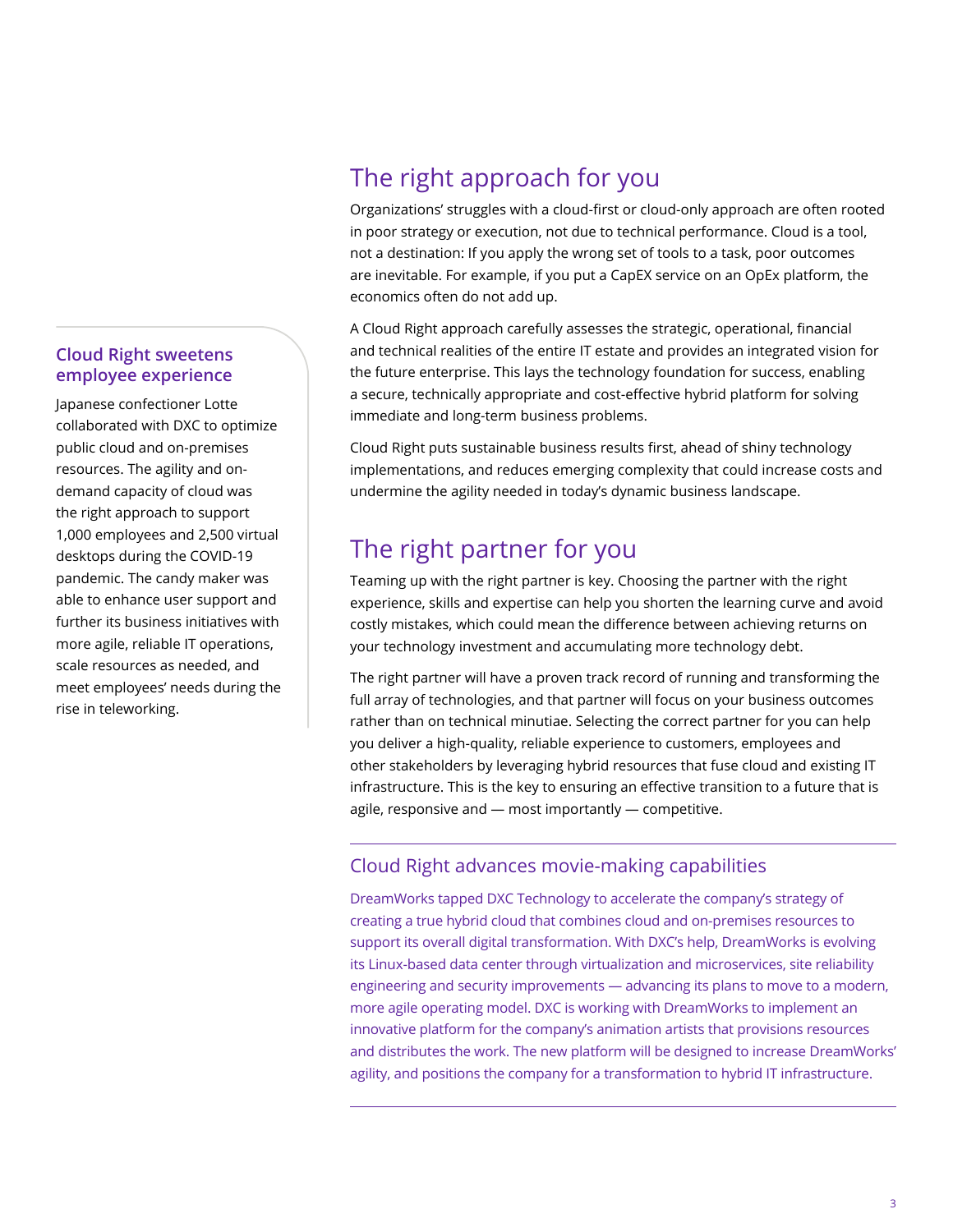# **Rapid Cloud Right project increases operational efficiency**

Global shipping company Ocean Network Express turned to DXC to consolidate disparate systems for accounting and HR. DXC advised the firm on the optimum infrastructure setup, server capacities and migration plans, moving the workloads to cloud in only 12 weeks with zero downtime. The project integrated SAP with other enterprise applications for powerful data analysis and better decision-making. The company gained a unified, real-time view of data across the company while increasing scalability, agility and operational efficiency. Standardized HR processes will empower 8,000 employees with better access to information and new self-service capabilities.

The right partner for your needs will thoroughly understand your current IT estate and the barriers to its modernization and transformation. This comes only through deep operational experience. A true partner must be held accountable for maintaining a stable and secure transition and must ensure end-to-end IT performance that integrates modern and legacy systems so that the whole is greater than the sum of its parts. Services and data must remain secure by design in today's highly sophisticated threat landscape.

With the right partner, business leaders can execute a cloud strategy that unlocks the full benefits of cost optimization, accelerated innovation, customer satisfaction and revenue growth. DXC customers see this success occurring every day.

#### Cloud Right shapes business results and modernization

Glass bottle and jar maker O-I Glass worked with DXC to consolidate, modernize and secure its IT estate to support key business initiatives and free up funds for innovation. The philosophy was to modernize wherever they could, from the data center to devices, and only deploy cloud where it made sense. DXC focused on finding the right solution to support the business — not just a cloud-only approach by modernizing the mainframe environment, while moving to cloud-based disaster recovery at a separate geographic location. O-I improved operational resiliency and cut the cost of IT hardware, storage and support from DXC by 35 percent.